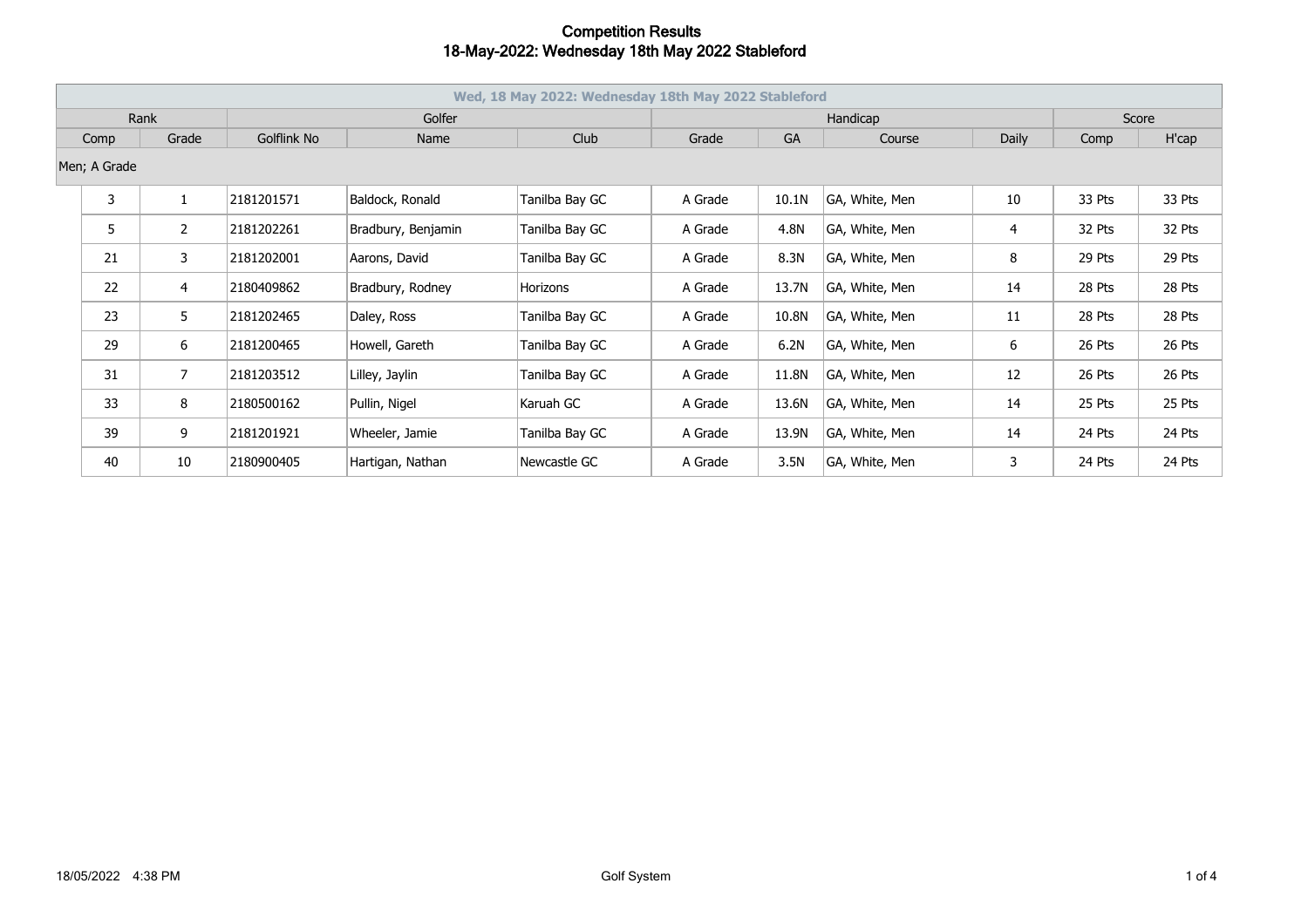| Rank           |                | Golfer      |                   |                | Handicap       |       |                |        | Score  |        |
|----------------|----------------|-------------|-------------------|----------------|----------------|-------|----------------|--------|--------|--------|
| Comp           | Grade          | Golflink No | Name              | Club           | Grade          | GA    | Course         | Daily  | Comp   | H'cap  |
| Men; B Grade   |                |             |                   |                |                |       |                |        |        |        |
| 6              | $\mathbf{1}$   | 2181200211  | Brown, Richard    | Tanilba Bay GC | <b>B</b> Grade | 20.9N | GA, White, Men | 22     | 32 Pts | 32 Pts |
| $\overline{7}$ | $\overline{2}$ | 2180810277  | Plane, Trevor     | Nelson Bay GC  | <b>B</b> Grade | 19.2N | GA, White, Men | $20\,$ | 32 Pts | 32 Pts |
| 8              | 3              | 2110701573  | Holwell, Chris    | Kurri GC       | <b>B</b> Grade | 19.1N | GA, White, Men | 20     | 32 Pts | 32 Pts |
| 9              | 4              | 2181200055  | Gresham, John     | Tanilba Bay GC | <b>B</b> Grade | 20.6N | GA, White, Men | 21     | 31 Pts | 31 Pts |
| $11\,$         | 5              | 2181200632  | Moran, Les        | Tanilba Bay GC | <b>B</b> Grade | 16.2N | GA, White, Men | 17     | 30 Pts | 30 Pts |
| 13             | 6              | 2181201650  | Chapman, Scott    | Tanilba Bay GC | <b>B</b> Grade | 15.2N | GA, White, Men | 16     | 29 Pts | 29 Pts |
| 14             | 7 <sup>7</sup> | 2110700837  | Longworth, Paul   | Kurri GC       | <b>B</b> Grade | 21.2N | GA, White, Men | 22     | 29 Pts | 29 Pts |
| 15             | 8              | 2181202734  | Langdon, Ian      | Tanilba Bay GC | <b>B</b> Grade | 14.6N | GA, White, Men | 15     | 29 Pts | 29 Pts |
| 16             | 9              | 2181201134  | Osborne, William  | Tanilba Bay GC | <b>B</b> Grade | 21.1N | GA, White, Men | 22     | 29 Pts | 29 Pts |
| 17             | 10             | 2181201366  | Broadfoot, Allan  | Tanilba Bay GC | <b>B</b> Grade | 14.6N | GA, White, Men | 15     | 29 Pts | 29 Pts |
| $20\,$         | $11\,$         | 2181201812  | Bevz, Oscar       | Tanilba Bay GC | <b>B</b> Grade | 15.0N | GA, White, Men | 15     | 29 Pts | 29 Pts |
| 24             | 12             | 2181200717  | Richards, Philip  | Tanilba Bay GC | <b>B</b> Grade | 15.8N | GA, White, Men | 16     | 28 Pts | 28 Pts |
| 26             | 13             | 2181202596  | Clayton, John     | Tanilba Bay GC | <b>B</b> Grade | 15.3N | GA, White, Men | 16     | 27 Pts | 27 Pts |
| 28             | 14             | 2181200505  | Kalie, Ross       | Tanilba Bay GC | <b>B</b> Grade | 21.3N | GA, White, Men | 22     | 26 Pts | 26 Pts |
| 36             | 15             | 2181203013  | Cottrell, Brian   | Tanilba Bay GC | <b>B</b> Grade | 20.3N | GA, White, Men | 21     | 25 Pts | 25 Pts |
| 38             | 16             | 2181203213  | Hartigan, Stephen | Tanilba Bay GC | <b>B</b> Grade | 20.2N | GA, White, Men | 21     | 24 Pts | 24 Pts |
| 42             | 17             | 2181201695  | Patterson, Keith  | Tanilba Bay GC | <b>B</b> Grade | 18.4N | GA, White, Men | 19     | 24 Pts | 24 Pts |
| 43             | 18             | 2181202607  | Jamieson, David   | Tanilba Bay GC | <b>B</b> Grade | 17.8N | GA, White, Men | 18     | 24 Pts | 24 Pts |
| 46             | 19             | 2181202626  | Bignell, Maxwell  | Tanilba Bay GC | <b>B</b> Grade | 20.8N | GA, White, Men | 22     | 23 Pts | 23 Pts |
| 47             | 20             | 2181203511  | Lilley, Noah      | Tanilba Bay GC | <b>B</b> Grade | 14.3N | GA, White, Men | 15     | 23 Pts | 23 Pts |
| 52             | 21             | 2181203513  | Williams, Michael | Tanilba Bay GC | <b>B</b> Grade | 18.5N | GA, White, Men | 19     | 20 Pts | 20 Pts |
| 53             | 22             | 2181202163  | Herbert, Craig    | Tanilba Bay GC | <b>B</b> Grade | 19.4N | GA, White, Men | 20     | 18 Pts | 18 Pts |
| 54             | 23             | 2181200403  | Hamson, Leslie    | Tanilba Bay GC | <b>B</b> Grade | 20.5N | GA, White, Men | 21     | 17 Pts | 17 Pts |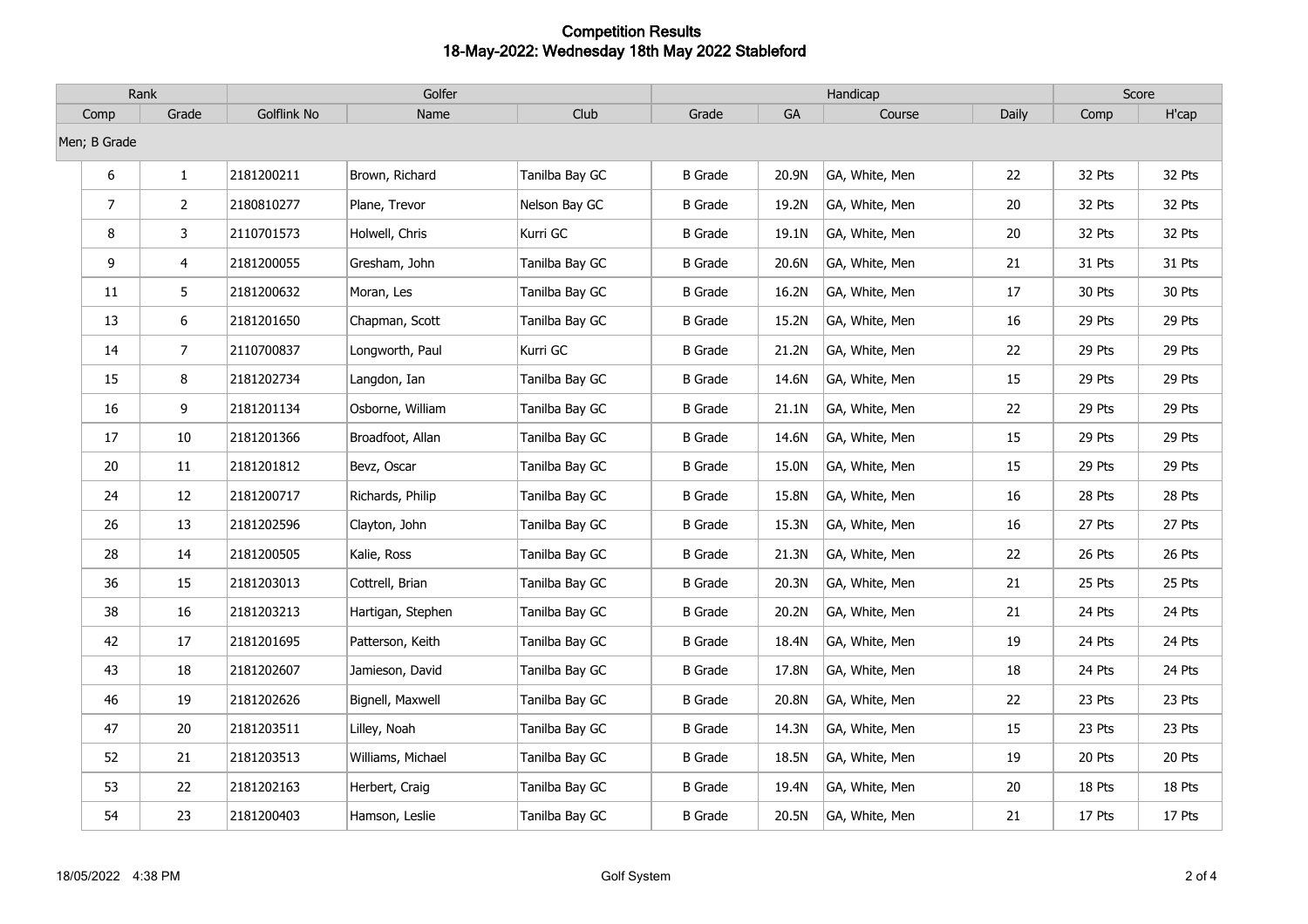|                | Rank           | Golfer      |                    |                | Handicap |           |                |       | Score  |        |
|----------------|----------------|-------------|--------------------|----------------|----------|-----------|----------------|-------|--------|--------|
| Grade<br>Comp  |                | Golflink No | Name               | Club           | Grade    | <b>GA</b> | Course         | Daily | Comp   | H'cap  |
|                | Men; C Grade   |             |                    |                |          |           |                |       |        |        |
| $\mathbf{1}$   | $\mathbf{1}$   | 2181203389  | Hartigan, Mervyn   | Tanilba Bay GC | C Grade  | 28.3N     | GA, White, Men | 30    | 36 Pts | 36 Pts |
| $\overline{2}$ | $\overline{2}$ | 2181200537  | Watson, Paul       | Tanilba Bay GC | C Grade  | 31.0N     | GA, White, Men | 33    | 34 Pts | 34 Pts |
| 4              | 3              | 2181201111  | Lindup, Shane      | Tanilba Bay GC | C Grade  | 23.6N     | GA, White, Men | 25    | 33 Pts | 33 Pts |
| 10             | 4              | 2181200200  | Van Waard, Richard | Tanilba Bay GC | C Grade  | 27.0N     | GA, White, Men | 28    | 31 Pts | 31 Pts |
| 12             | 5              | 2181201950  | Laing, David       | Tanilba Bay GC | C Grade  | 28.0N     | GA, White, Men | 29    | 30 Pts | 30 Pts |
| 18             | 6              | 2181201205  | Chisholm, Stephen  | Tanilba Bay GC | C Grade  | 26.9N     | GA, White, Men | 28    | 29 Pts | 29 Pts |
| 19             | $\overline{7}$ | 2181200682  | Hickson, Danny     | Tanilba Bay GC | C Grade  | 29.2N     | GA, White, Men | 31    | 29 Pts | 29 Pts |
| 25             | 8              | 2181202361  | McMaster, William  | Tanilba Bay GC | C Grade  | 28.8N     | GA, White, Men | 30    | 27 Pts | 27 Pts |
| 27             | 9              | 2181201607  | Deegan, Anthony    | Tanilba Bay GC | C Grade  | 22.5N     | GA, White, Men | 24    | 27 Pts | 27 Pts |
| 30             | 10             | 2181200370  | Guy, Robert        | Tanilba Bay GC | C Grade  | 29.5N     | GA, White, Men | 31    | 26 Pts | 26 Pts |
| 32             | 11             | 2180809983  | Doyle, Anthony     | Nelson Bay GC  | C Grade  | 33.9N     | GA, White, Men | 36    | 25 Pts | 25 Pts |
| 34             | 12             | 2181200609  | Bloxham, Anthony   | Tanilba Bay GC | C Grade  | 25.9N     | GA, White, Men | 27    | 25 Pts | 25 Pts |
| 35             | 13             | 2180810269  | Sanders, Kevin     | Nelson Bay GC  | C Grade  | 25.1N     | GA, White, Men | 26    | 25 Pts | 25 Pts |
| 37             | 14             | 2181200229  | Geddes, Cecil      | Tanilba Bay GC | C Grade  | 31.7N     | GA, White, Men | 34    | 24 Pts | 24 Pts |
| 41             | 15             | 2181203577  | Grace, Peter       | Tanilba Bay GC | C Grade  | 23.5N     | GA, White, Men | 25    | 24 Pts | 24 Pts |
| 44             | 16             | 2181200108  | Sewell, Noel       | Tanilba Bay GC | C Grade  | 27.8N     | GA, White, Men | 29    | 23 Pts | 23 Pts |
| 45             | 17             | 2181200223  | Burkett, Andrew    | Tanilba Bay GC | C Grade  | 23.2N     | GA, White, Men | 24    | 23 Pts | 23 Pts |
| 48             | 18             | 2181201543  | Lilly, Paul        | Tanilba Bay GC | C Grade  | 26.0N     | GA, White, Men | 27    | 22 Pts | 22 Pts |
| 50             | 19             | 2181201934  | Hinton, Gregory    | Tanilba Bay GC | C Grade  | 24.3N     | GA, White, Men | 25    | 20 Pts | 20 Pts |
| 55             | 21             | 2181200469  | Hughes, Arthur     | Tanilba Bay GC | C Grade  | 26.1N     | GA, White, Men | 27    | 17 Pts | 17 Pts |